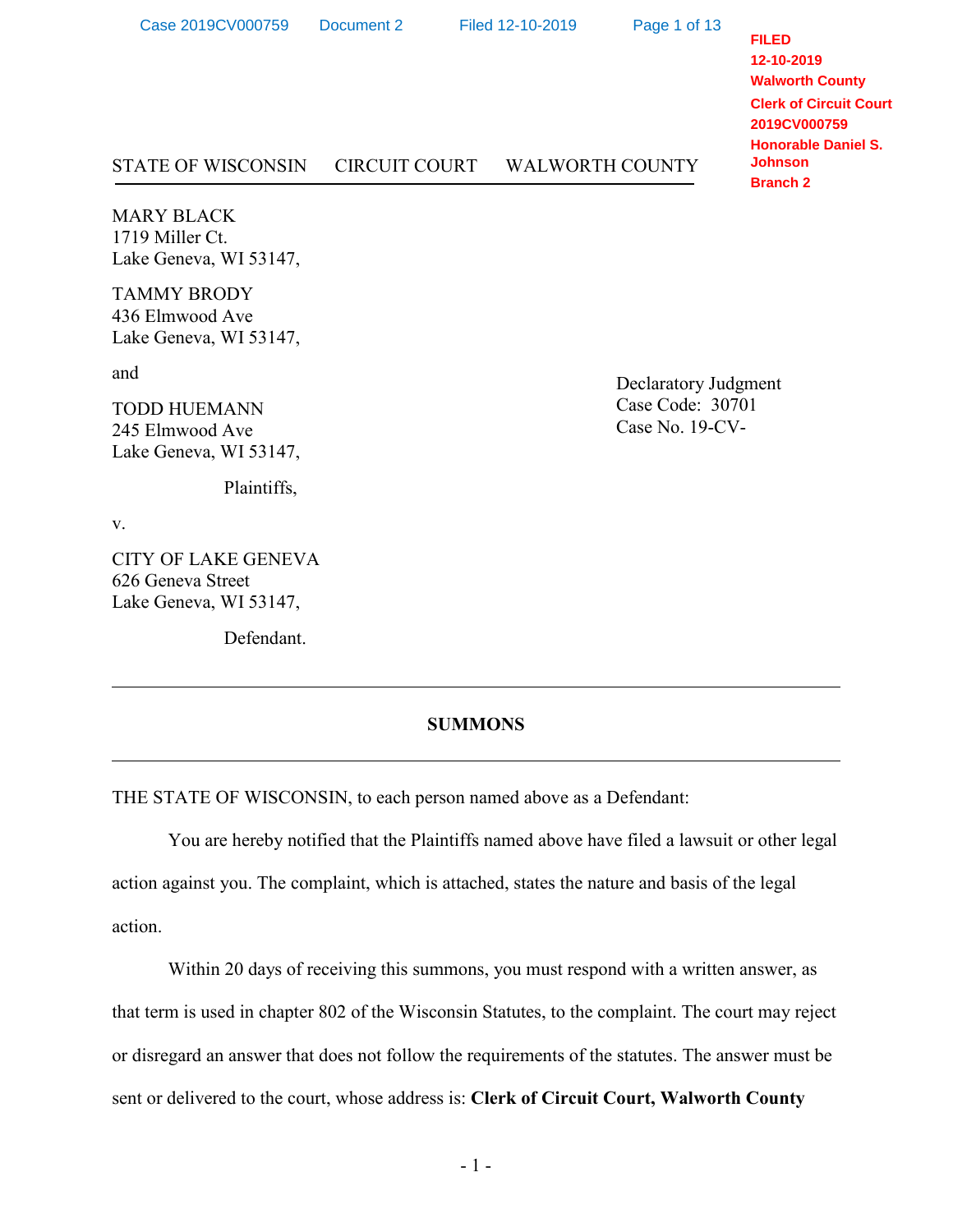**Courthouse, 1800 County Trunk NN, Elkhorn, WI 53121**, and to the Wisconsin Institute for

Law & Liberty, Plaintiffs' attorneys, whose address is **330 E. Kilbourn Ave, Suite 725,** 

**Milwaukee, WI 53202**. You may have an attorney help or represent you.

If you do not provide a proper answer within 20 days, the court may grant judgment against you for the award of money or other legal action requested in the complaint, and you may lose your right to object to anything that is or may be incorrect in the complaint. A judgment may be enforced as provided by law. A judgment awarding money may become a lien against any real estate you own now or in the future, and may also be enforced by garnishment or seizure of property.

Dated: December 10, 2019.

Respectfully submitted,

WISCONSIN INSTITUTE FOR LAW & LIBERTY

*/s/ electronically signed by Donald A. Daugherty* Richard M. Esenberg (SBN 1005622)  $(414)$  727-6367 / rick@will-law.org Donald A. Daugherty (SBN 1017628)  $(414)$  727-7420 / don@will-law.org Luke N. Berg (SBN 1095644) (414) 727-7361 / luke@will-law.org Lucas T. Vebber (SBN 1067543)  $(414)$  727-7415 /lucas@will-law.org 330 E. Kilbourn Ave., Suite 725 Milwaukee, WI 53202 Telephone: (414) 727-9455 Facsimile: (414) 727-6385

# **ATTORNEYS FOR PLAINTIFFS**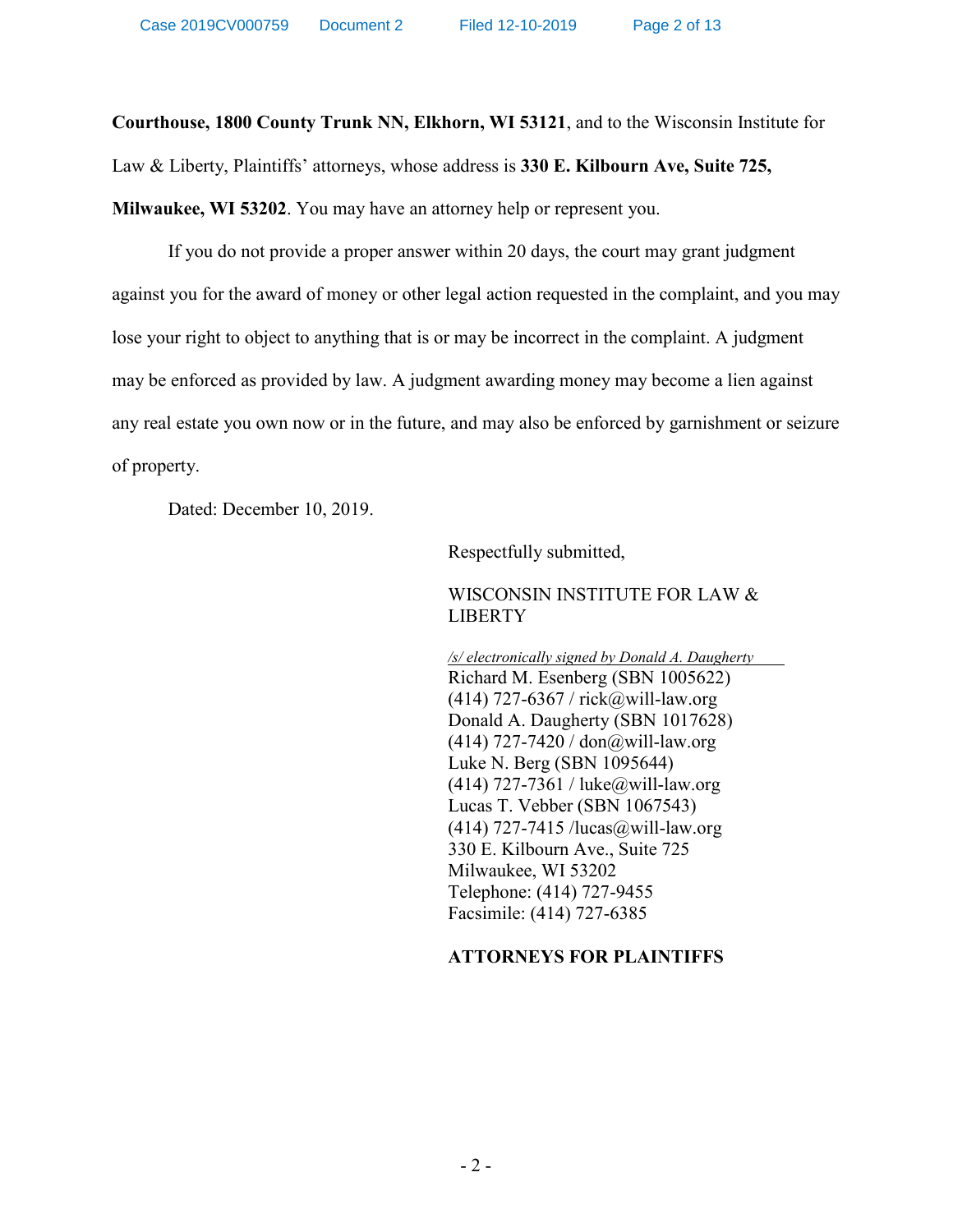| Case 2019CV000759                                                         | Document 2           | Filed 12-10-2019     |                                     | Page 3 of 13           | <b>FILED</b><br>12-10-2019<br><b>Walworth County</b>                        |  |
|---------------------------------------------------------------------------|----------------------|----------------------|-------------------------------------|------------------------|-----------------------------------------------------------------------------|--|
| <b>STATE OF WISCONSIN</b>                                                 | <b>CIRCUIT COURT</b> |                      |                                     | <b>WALWORTH COUNTY</b> | <b>Clerk of Circuit Court</b><br>2019CV000759<br><b>Honorable Daniel S.</b> |  |
| <b>MARY BLACK</b><br>1719 Miller Ct.<br>Lake Geneva, WI 53147,            |                      |                      |                                     |                        | <b>Johnson</b><br><b>Branch 2</b>                                           |  |
| <b>TAMMY BRODY</b><br>436 Elmwood Ave<br>Lake Geneva, WI 53147,           |                      |                      |                                     |                        |                                                                             |  |
| and                                                                       |                      |                      |                                     |                        |                                                                             |  |
| <b>TODD HUEMANN</b>                                                       |                      | Declaratory Judgment |                                     |                        |                                                                             |  |
| 245 Elmwood Ave<br>Lake Geneva, WI 53147,<br>Plaintiffs,                  |                      |                      | Case Code: 30701<br>Case No. 19-CV- |                        |                                                                             |  |
| V.                                                                        |                      |                      |                                     |                        |                                                                             |  |
| <b>CITY OF LAKE GENEVA</b><br>626 Geneva Street<br>Lake Geneva, WI 53147, |                      |                      |                                     |                        |                                                                             |  |
| Defendant.                                                                |                      |                      |                                     |                        |                                                                             |  |
|                                                                           |                      | <b>COMPLAINT</b>     |                                     |                        |                                                                             |  |

Plaintiffs Mary Black, Tammy Brody, and Todd Huemann, by and through their undersigned counsel, the Wisconsin Institute for Law & Liberty, hereby allege as follows:

### **Introduction**

1. Defendant City of Lake Geneva ("Lake Geneva") promulgated an ordinance that allows Lake Geneva to search the homes of residents who occasionally rent their home for periods of less than 29 days at virtually any time without a warrant or, alternatively, to fine them if they refuse to consent to a warrantless search. The ordinance also effectively requires such homeowners to hand over the keys to their homes to Lake Geneva, by requiring them to install a small vault with the keys, which Lake Geneva can access, on the outside of their home. These requirements violate the Fourth Amendment rights of Lake Geneva residents, including the Plaintiffs. This action seeks to vindicate those rights.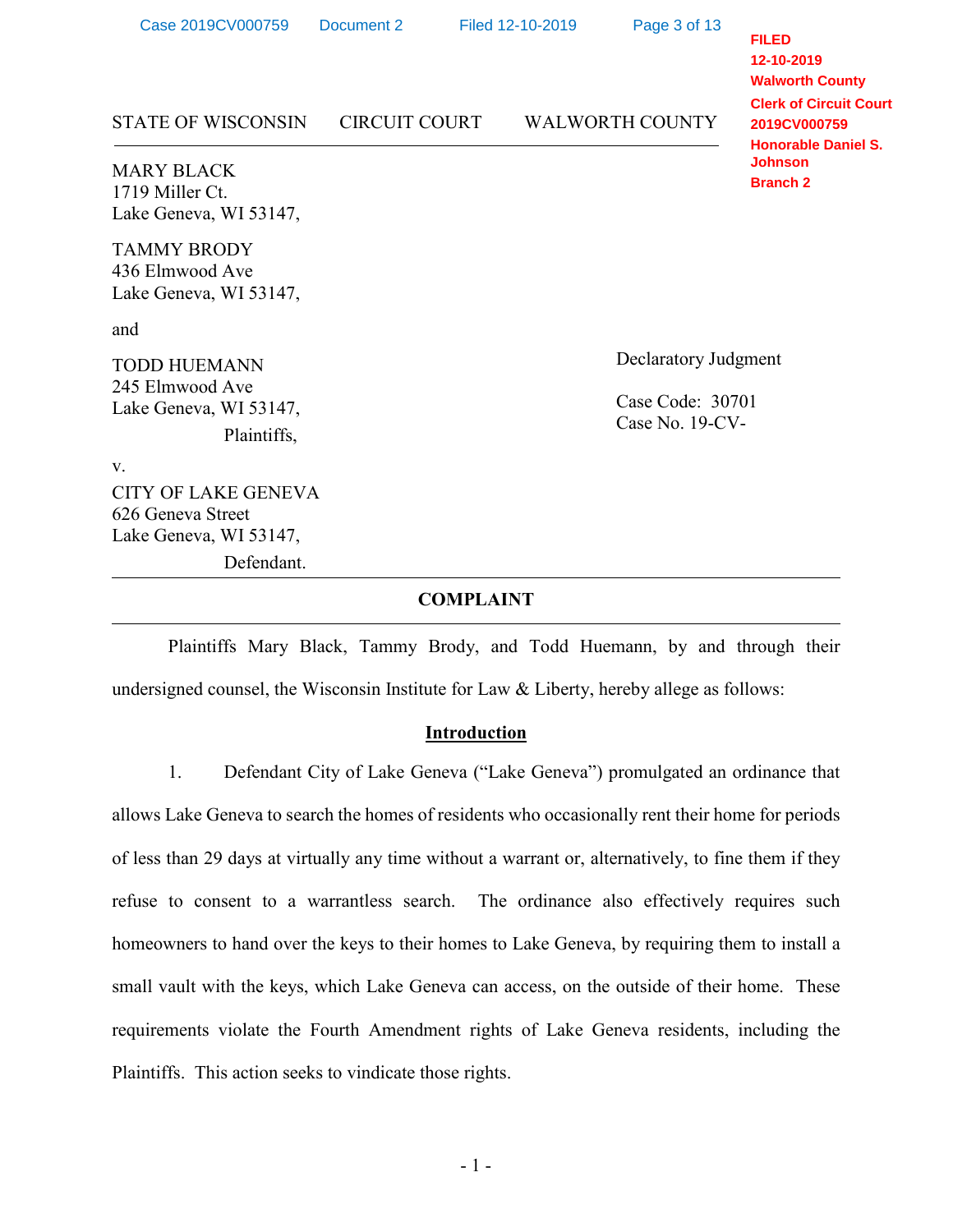Case 2019CV000759 Document 2 Filed 12-10-2019

Page 4 of 13

#### **Parties**

2. Plaintiff Mary Black lives in Lake Geneva. Until early November 2019, Mary lived at 500 Fremont Avenue. She recently sold that property and has a contract pending to purchase a house at 1719 Miller Ct, where she will move once the sale is finalized. Mary lives in her home in Lake Geneva for seven months of the year and, during the summer months, rents her home for periods of less than 29 days to third-parties who wish to visit Lake Geneva. As a result, Mary has been, and will be, subject to the ordinance challenged in this lawsuit.

3. Plaintiff Tammy Brody owns a home in Lake Geneva, at 436 Elmwood Avenue. Tammy lives in her home at various times throughout the year, and, in the summer months, rents her home for periods of less than 29 days to third-parties who wish to visit Lake Geneva. As a result, Tammy is subject to the ordinance challenged in this lawsuit.

4. Plaintiff Todd Huemann owns a home in Lake Geneva, at 245 Elmwood Avenue. Todd lives in his home at various times throughout the year, and, in the summer months, rents his home for periods of less than 29 days to third-parties who wish to visit Lake Geneva. As a result, Todd is subject to the ordinance challenged in this lawsuit.

5. Defendant Lake Geneva is a municipality of the State of Wisconsin with its offices and principal place of business at 626 Geneva Street, Lake Geneva, WI 53147. Lake Geneva promulgated and enforces the ordinance that is the subject of this litigation.

### **Jurisdiction and Venue**

6. This case is brought pursuant to 42 U.S.C. § 1983.

7. This Court has subject matter jurisdiction pursuant to Wis. Stat § 753.03 and Article VII, § 8 of the Wisconsin Constitution.

8. Venue in this Court is proper pursuant to Wis. Stat  $\S 801.50(2)(a)$ , (c).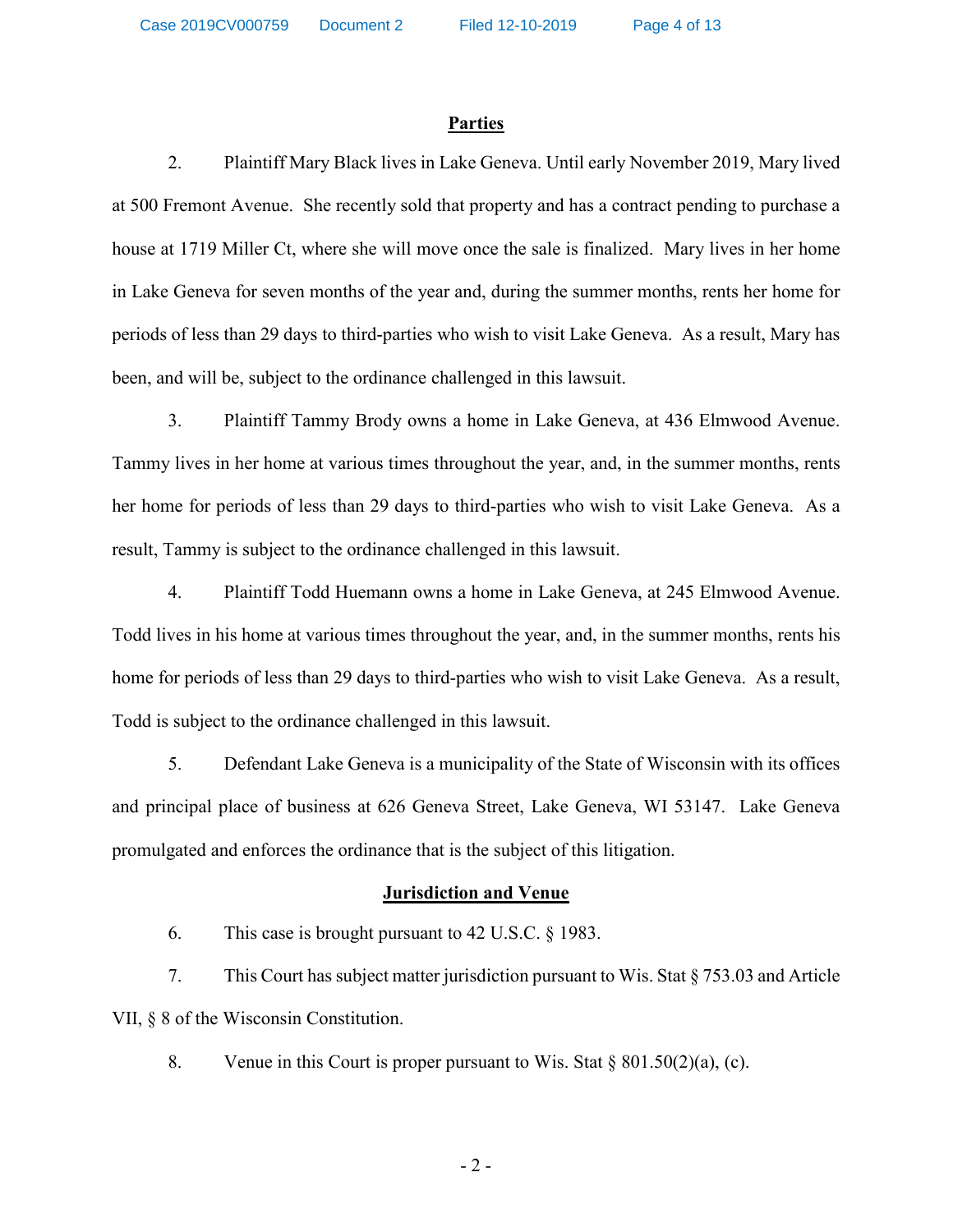#### **Statement of Facts**

9. Lake Geneva Ordinance  $\S 98-206(8)(y)$  ("the Ordinance") regulates Lake Geneva homeowners who choose to occasionally rent their homes to third parties. A true and accurate copy of the current version of the Ordinance is attached hereto as Exhibit 1.

10. The Ordinance applies to "all lodging places and tourist cabins and cottages, other than hotels and motels, in which sleeping accommodations are offered for pay to tourists and transients." Ordinance § 98-206(8)(y).

11. While the Ordinance contains a few exceptions (including for "bed and breakfast" establishments), it is broad enough to cover single family homes that are occasionally rented to visitors and tourists.

12. The Ordinance authorizes Lake Geneva, "at all reasonable times" (without any definition or restriction as to what that means) and "upon reasonable notice to the owner" (again without any further explanation) to "enter and examine any building, structure, or premises, for the purpose of ensuring compliance" with the Ordinance. Ordinance  $\S 98-206(y)(1)(e)(i)$  ("Home Inspection Provision").

13. The Home Inspection Provision does not require Lake Geneva to obtain a warrant before conducting an inspection, even if the homeowner declines to consent to a warrantless inspection, but instead provides that any homeowner "who refuses to permit, or prevents or interferes with any entry into or upon the premises by any such inspector shall be in violation of this section." Ordinance  $\S 98-206(y)(1)(e)(i)$ .

14. The Ordinance also prohibits homeowners from renting their property for more than 180 days in a given year. A homeowner who applies for a license under the Ordinance must specify a rental period of up to 180 consecutive days and may not rent their property outside that window. *See* Ordinance § 98-206(y)(1)(c).

- 3 -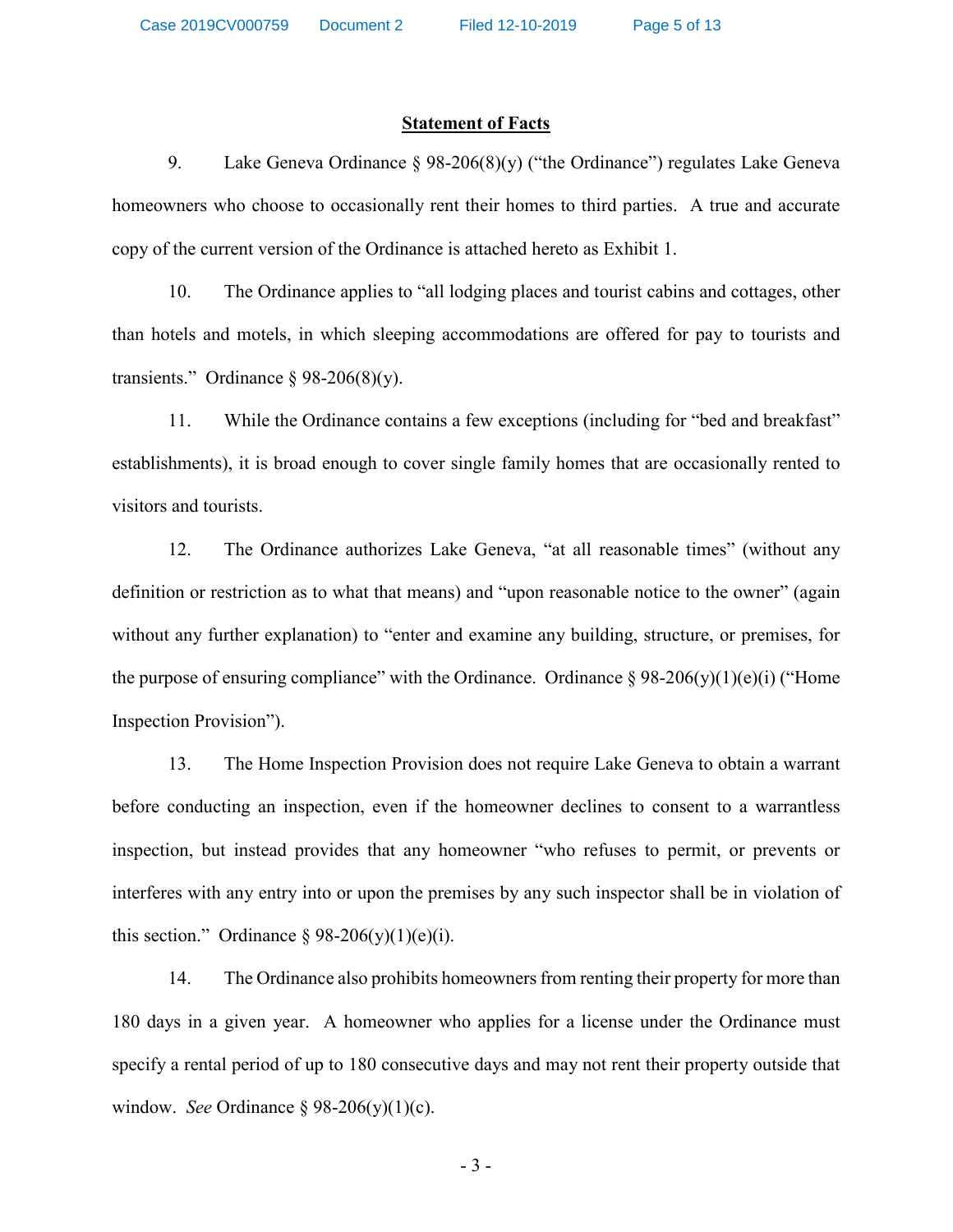Case 2019CV000759 Document 2 Filed 12-10-2019 Page 6 of 13

15. Although the Ordinance limits the maximum rental period to 180 consecutive days in a given year, the Home Inspection Provision is not limited to the rental period, but applies yearround.

16. Thus, for example, if a homeowner elects to rent out her home for four weeks during the summer, Lake Geneva has the right under the Ordinance to inspect her home without a warrant throughout the year and to fine her if she does not consent to the search.

17. The Ordinance also requires homeowners to maintain a "Guest Register" containing the "true names and addresses" of all guests, as well as records of "each rental" of the property, and to keep these records "intact and available" for one year "for inspection by representatives of the City." Ordinance  $\S 98-206(y)(1)(c)(x)-(xi)$  ("Guest Registry Provision").

18. As with the Home Inspection Provision, Lake Geneva's Guest Registry Provision does not require city officials to obtain a warrant before inspecting the guest registry or rental records, even if a homeowner declines to consent to a warrantless inspection, nor does it provide any other form of pre-enforcement review by a neutral decision-maker.

19. Each "violation" of the Home Inspection Provision or Guest Registry Provision which includes merely declining to consent to a warrantless inspection—subjects homeowners to a fine of up to \$1,000, and two or more "violations" allow Lake Geneva to revoke a short-termrental license. Ordinance § 98-206(y)(1)(f); Lake Geneva Ordinances §§ 1-12; 98-936(2).

20. Finally, the Ordinance requires homeowners who occasionally rent their home for periods of less than 29 days to install a "Knox Box" (essentially a small safe) on the outside of their home to provide the City access to the homeowner's house keys. Ordinance § 98-  $206(y)(1)(e)(i)$ . The Ordinance states that the purpose of the Knox Box is "to allow access ... in emergency situations," but the Ordinance does not define "emergency" or specify who decides

- 4 -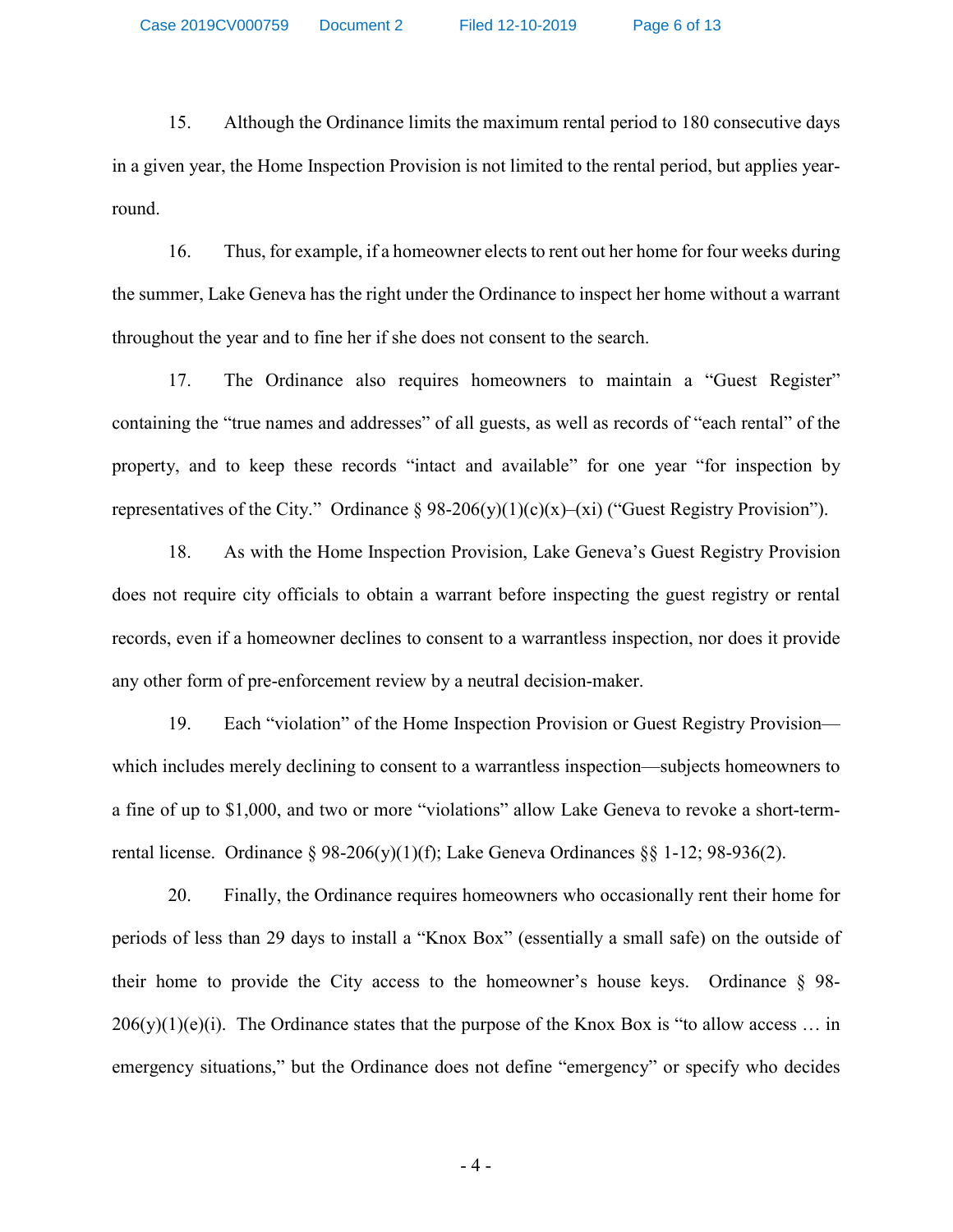when there is a sufficient "emergency" to justify a warrantless entry using the Knox Box. Nor does the ordinance state that the Knox Box may *only* be used in emergencies, or that only emergency personnel may access the key. In fact, the ordinance says nothing whatsoever about which city officials will have access to the Knox Boxes, and, in turn, access to the keys to private homes.

21. In an October 28, 2019 letter to counsel for Lake Geneva, Plaintiffs' counsel outlined in detail their objections to the Home Inspection Provision, Guest Registry Provision, and Knox Box Requirement, and provided a draft of this Complaint. In the letter, Plaintiffs asked that Lake Geneva indicate whether it was willing to commit to making mutually-agreeable modifications to its Ordinances to address Plaintiffs' objections, in order to avoid litigation over them. In a few, subsequent email exchanges between counsel for the parties, Lake Geneva has not given adequate assurance that it is willing to make such modifications, forcing Plaintiffs to file the instant action.

### **CLAIMS FOR RELIEF**

## **Claim One – Violation of the Fourth Amendment (Challenge to Lake Geneva's Home Inspection Provision)**

22. Plaintiffs reallege and incorporate by reference the preceding allegations of the Complaint.

23. The Fourth Amendment to the United States Constitution provides, "The right of the people to be secure in their persons, houses, papers, and effects, against unreasonable searches and seizures, shall not be violated, and no warrants shall issue, but upon probable cause, supported by oath or affirmation, and particularly describing the place to be searched, and the persons or things to be seized." U.S. Const. amend. IV.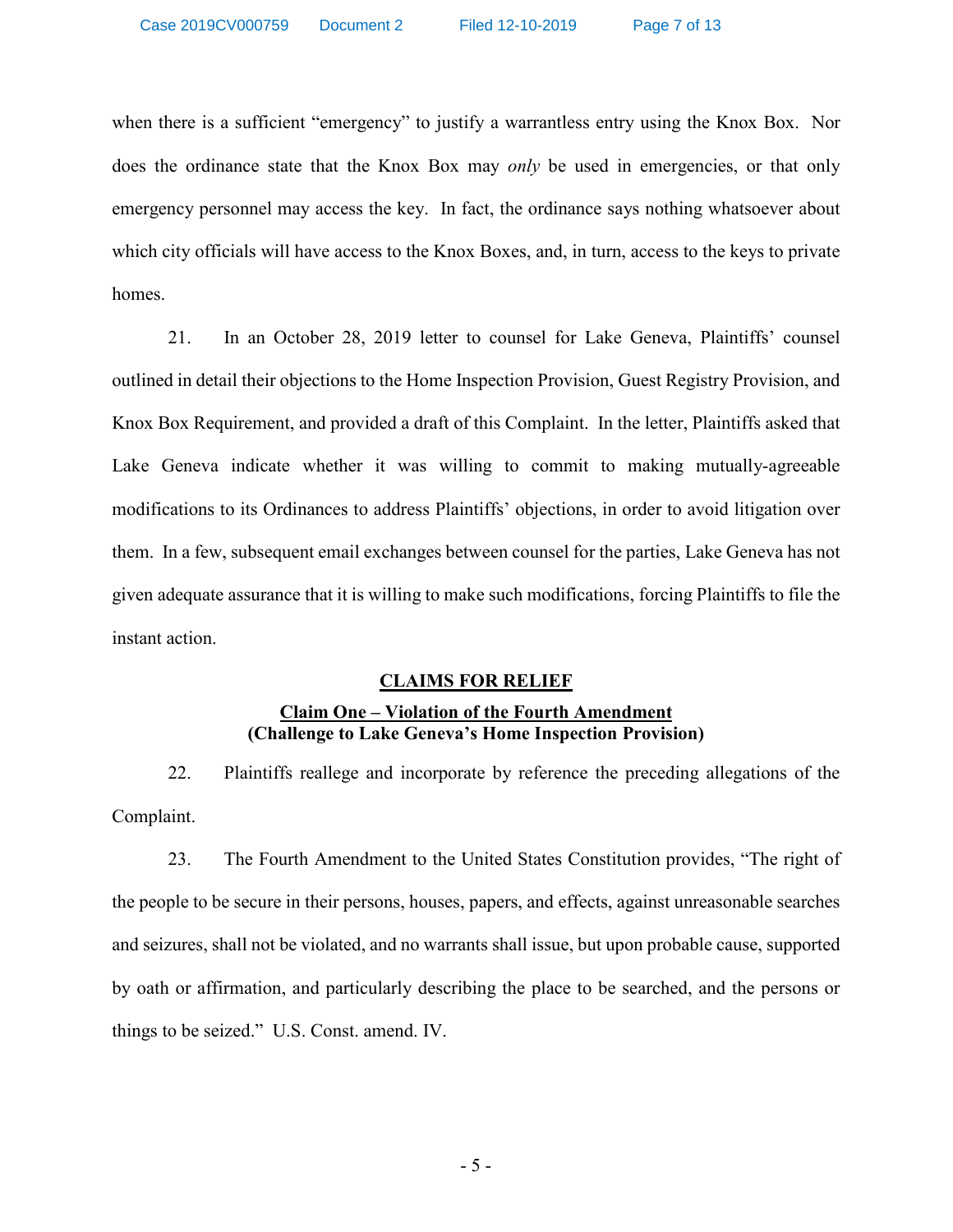24. In *Camara v. Mun. Court of City & Cty. of San Francisco*, 387 U.S. 523 (1967), the Supreme Court held that building inspections are subject to the Fourth Amendment and require either an administrative warrant or some other recognized exception to the Fourth Amendment, such as consent or exigency.

25. *Camara* also established some requirements for administrative inspection warrants. While such warrants do not require probable cause of a violation like a traditional warrant, they must be supported by evidence that "reasonable legislative or administrative standards for conducting an area inspection are satisfied." 387 U.S. at 538–39.

26. Lake Geneva's Home Inspection Provision violates Plaintiff's Fourth Amendment rights, as interpreted in *Camara*, by authorizing warrantless home inspections and penalizing Plaintiffs if they decline to consent to a warrantless inspection.

27. Lake Geneva's Home Inspection Provision further violates Plaintiff's Fourth Amendment rights, as interpreted in *Camara*, by failing to include any "reasonable standards" for conducting inspections. For example, the Home Inspection Provision does not limit how frequently Lake Geneva can inspect homes or confine inspections to the period during which the home is available for rent.

28. Given that homeowners may only rent their homes under the Ordinance for up to 180 consecutive days in a given year, Lake Geneva's inspection authority—even with a warrant should also be limited to the portion of the year in which the home is available for rent.

29. Another "reasonable standard" would be to limit Lake Geneva to one inspection in a given year.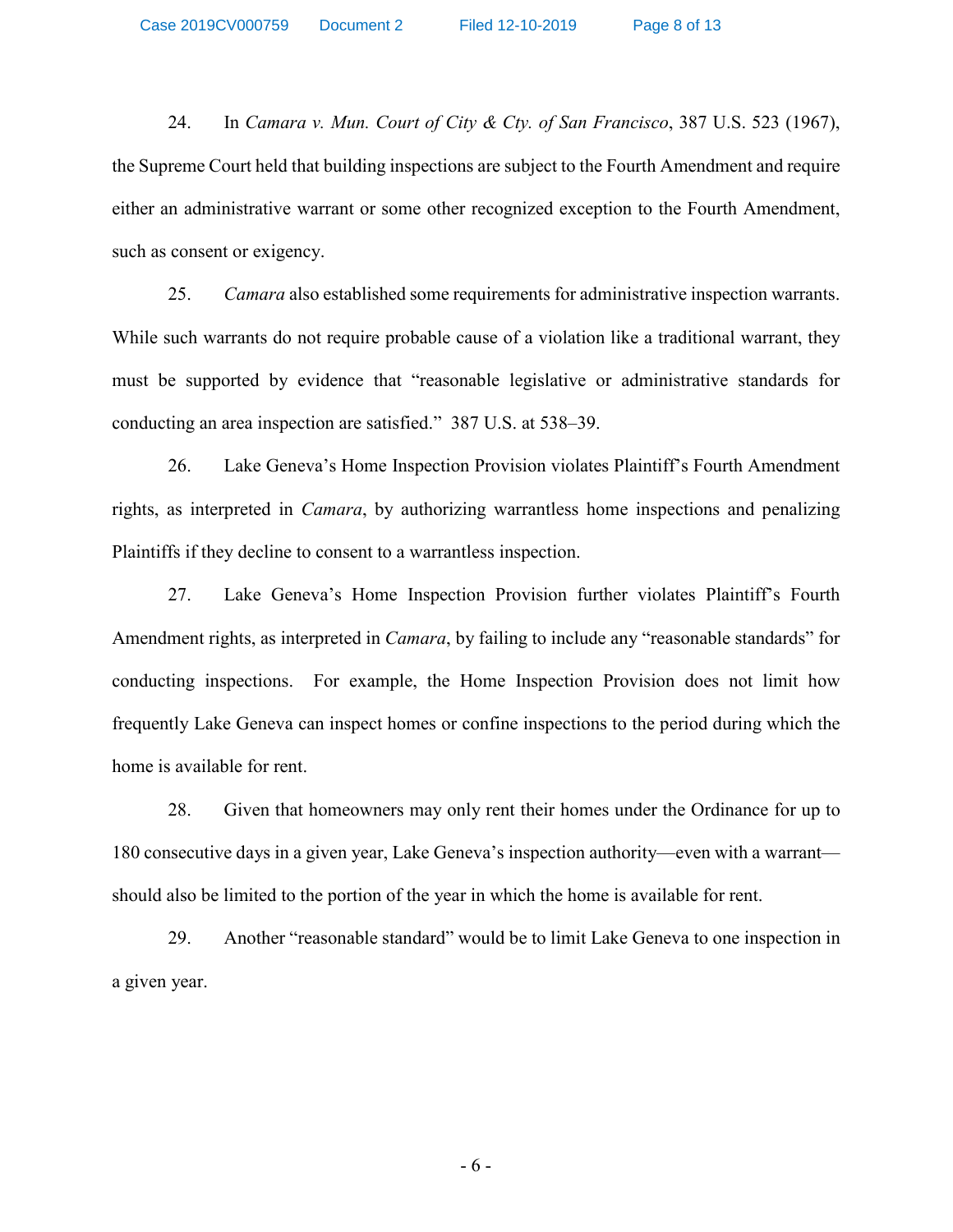## **Claim Two: Violation of the Fourth Amendment (Challenge to Lake Geneva's Guest Registry Provision)**

30. Plaintiffs reallege and incorporate by reference the preceding allegations of the Complaint.

31. In *City of Los Angeles, Calif. v. Patel*, 135 S. Ct. 2443, 2447 (2015), the Supreme Court held that the Fourth Amendment prohibits state and local governments from "requir[ing] hotel operators to make their registries available to the police on demand ... without affording them any opportunity for precompliance review."

32. Lake Geneva's Guest Registry Provision violates Plaintiffs' Fourth Amendment rights, as interpreted in *Patel*, by requiring Plaintiffs to make their guest registry and rental records available to city officials for inspection upon demand and penalizing Plaintiffs if they decline to consent to an inspection without a warrant or any opportunity for precompliance review.

# **Claim Three: Violation of the Fourth Amendment (Challenge to Lake Geneva's Knox Box Requirement)**

33. Plaintiffs reallege and incorporate by reference the preceding allegations of the Complaint.

34. The sanctity of the home is "'the very core' of the Fourth Amendment." *Kyllo v. United States*, 533 U.S. 27, 31 (2001) (quoting *Silverman v. United States*, 365 U.S. 505, 511 (1961)). Indeed, it has become "axiomatic" that "physical entry of the home is the chief evil against which the wording of the Fourth Amendment is directed." *State v. Dumstrey*, 2016 WI 3, ¶ 22, 366 Wis. 2d 64, 873 N.W.2d 502; *United States v. U.S. Dist. Court for E. Dist. of Mich., S. Div.*, 407 U.S. 297, 313 (1972). And this "overriding respect for the sanctity of the home [ ] has been embedded in our traditions since the origins of the Republic." *Payton v. New York*, 445 U.S. 573, 601 (1980).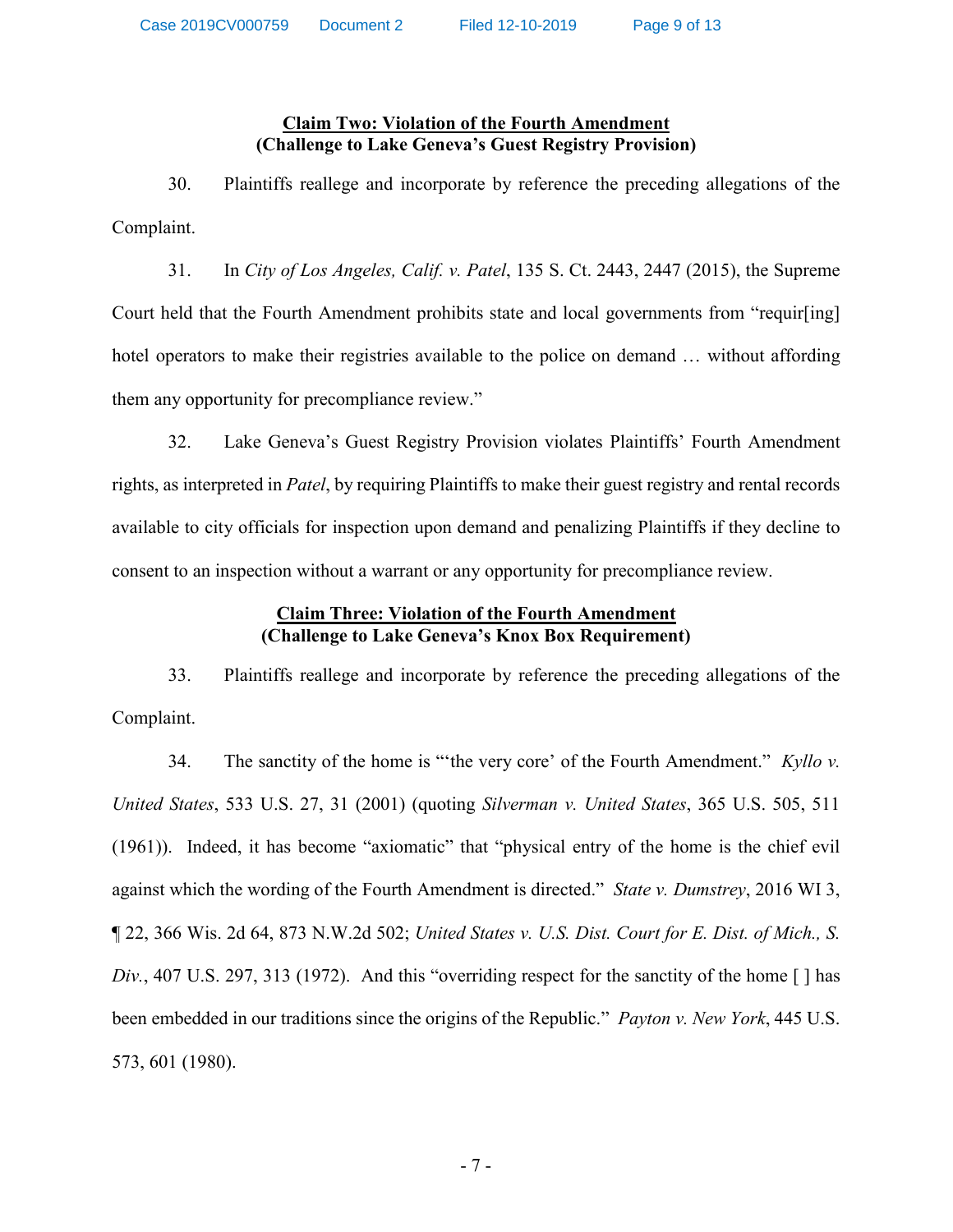35. The City's Knox Box requirement violates Plaintiffs' Fourth Amendment rights "to be secure in their … houses," U.S. Const. amend. IV, by creating an unreasonable risk that City officials will use the key in the Knox Box to conduct unconstitutional, warrantless searches and by creating an unreasonable security threat to the sanctity of Plaintiffs' homes.

36. This risk comes, in part, from ambiguity in the text of the Knox Box provision. While the Ordinance states that the Knox Box is for "emergency situations," the Ordinance does not define "emergency" or specify who in the City of Lake Geneva gets to decide when there is a sufficient "emergency" to justify a warrantless entry using the Knox Box.

37. Likewise, the ordinance does not explicitly state that the Knox Box may *only* be used in emergencies, or that *only* emergency personnel may access the key.

38. In fact, the ordinance says nothing whatsoever about which city officials will have access to the Knox Boxes, and, in turn, access to the keys to private homes.

39. Moreover, the Knox Box provision violates the Plaintiffs' Fourth Amendment rights merely by requiring the Plaintiffs to give the government a key to their home. While a warrantless entry would be authorized in an emergency, such as during a fire, *e.g.*, *Michigan v. Clifford*, 464 U.S. 287, 293 (1984), the government does not have the power to require homeowners to give the government keys to their homes just in case, at some point in the future, an emergency might arise.

40. No ordinance can guarantee that public officials will always respect constitutional limits, or that city officials will properly secure the keys to the Knox Boxes and prevent their unauthorized use, either by government officials or third parties.

41. Nor can the ordinance protect against the security risk inherent in installing a miniature vault—which might be compromised—on the exterior of a home.

- 8 -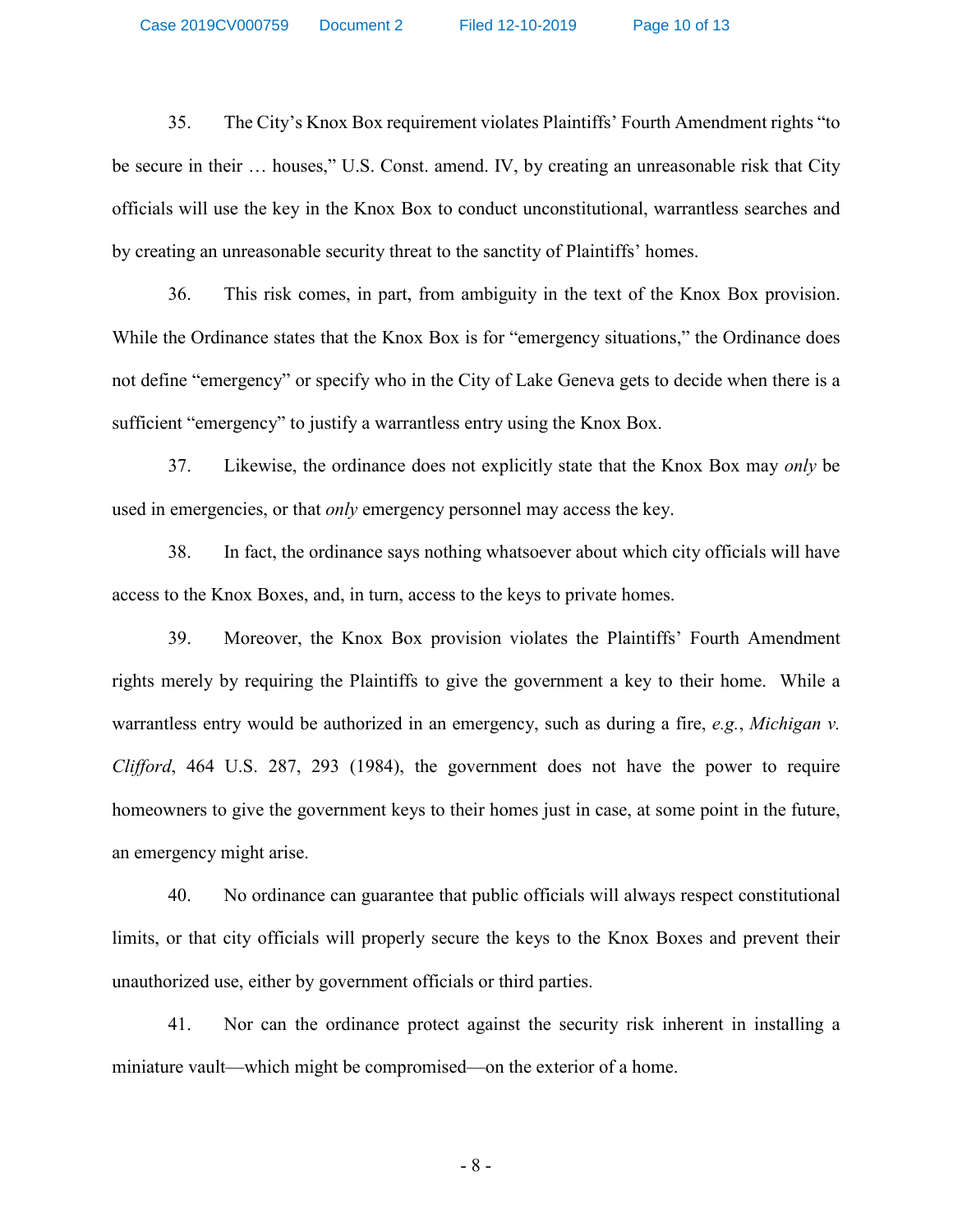Case 2019CV000759 Document 2 Filed 12-10-2019 Page 11 of 13

42. Thus, the Ordinance creates an unreasonable risk to the security of Plaintiffs' homes.

43. The Knox Box requirement is also an unconstitutional seizure of Plaintiffs' property, namely, the keys to their homes.

44. The United States Supreme Court has held that, for purposes of the Fourth Amendment, "[a] 'seizure' of property occurs when there is some meaningful interference with an individual's possessory interests in that property." *United States v. Jacobsen*, 466 U.S. 109, 113 (1984).

45. And "[o]ne of the main rights attaching to property is the right to exclude others." *Byrd v. United States*, 138 S. Ct. 1518, 1527 (2018).

46. The City's Knox Box requirement effectively seizes the keys to private homes by eliminating homeowners' right to exclude government access to those keys.

47. Given the Fourth Amendment's emphasis on the sanctity of the home, *e.g.*, *Kyllo*, 533 U.S. at 31; *Silverman*, 365 U.S. at 511; *Payton*, 445 U.S. at 601, seizing the keys to a home is both unreasonable and unconstitutional.

# **Prayer for Relief**

Wherefore, Plaintiffs respectfully request that this Court enter judgment in their favor as

follows:

- a. Declaring that Lake Geneva's Home Inspection Provision violates the Fourth Amendment to the extent it allows city officials to conduct a building inspection without an administrative warrant (or some other recognized exception to the Fourth Amendment, such as consent or exigency), and to the extent it allows Lake Geneva to penalize homeowners who decline to consent to a warrantless inspection.
- b. Declaring that Lake Geneva may not conduct home inspections, even with an administrative warrant, without some "reasonable standards" to limit the inspection program, such as restricting inspections to one per year and requiring any inspection to be conducted during the portion of the year in which the home is available for rent.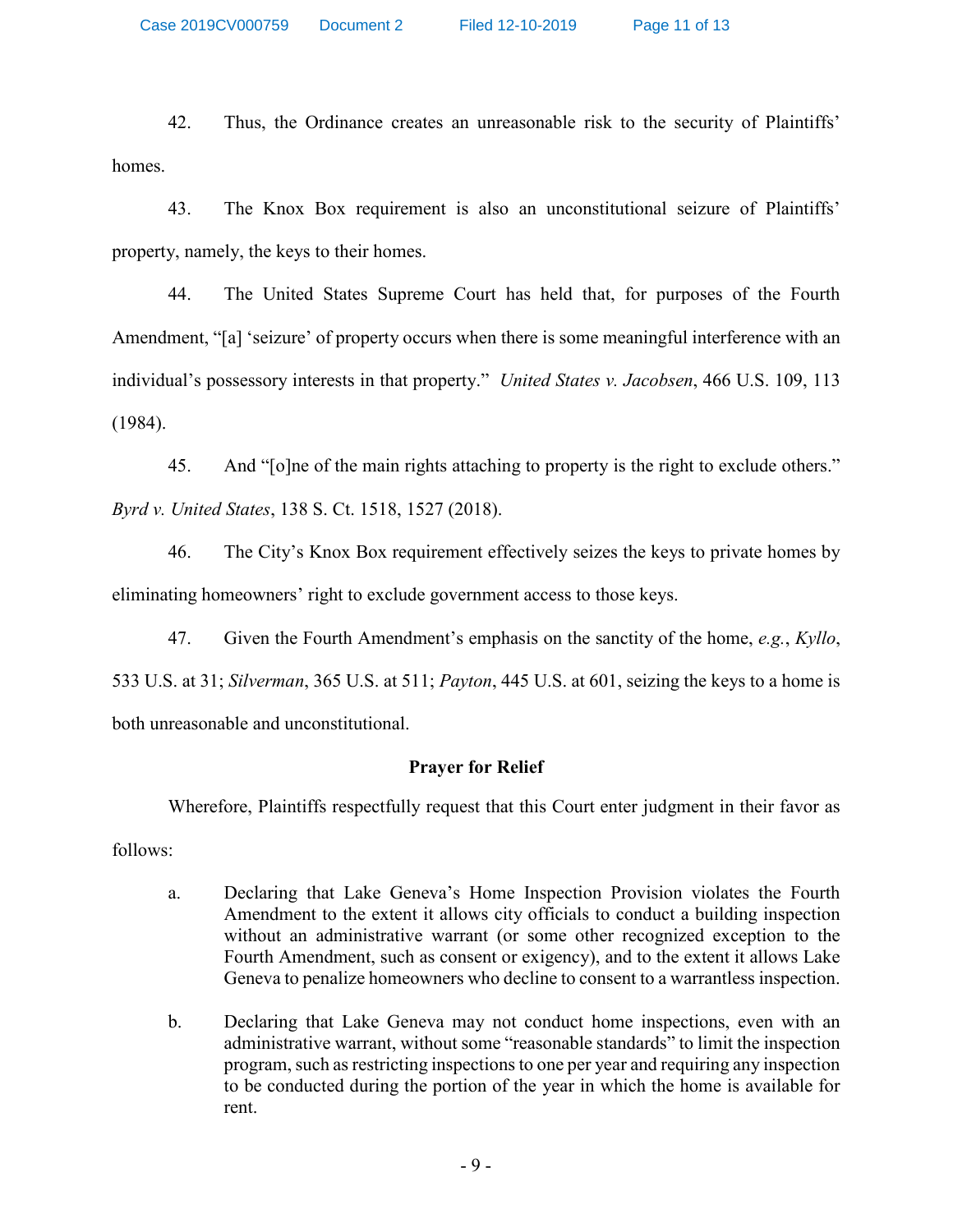- c. Declaring that Lake Geneva's Guest Registry Provision violates the Fourth Amendment to the extent it allows city officials to inspect a property's guest registry or rental records without an administrative warrant or any opportunity for pre-compliance review (or some other recognized exception to the Fourth Amendment, such as consent or exigency), and to the extent it allows Lake Geneva to penalize homeowners who decline to consent to a warrantless inspection.
- d. Declaring that Lake Geneva's Knox Box provision violates Plaintiffs' Fourth Amendment rights "to be secure in their … houses." U.S. Const. amend. IV.
- e. Permanently enjoining Lake Geneva from conducting home inspections without an administrative warrant (or some other recognized exception to the Fourth Amendment, like consent or exigency).
- f. Permanently enjoining Lake Geneva from taking enforcement action against a homeowner who declines to consent to a warrantless building inspection.
- g. Permanently enjoining Lake Geneva from conducting home inspections, even with an administrative warrant, without some "reasonable standards" to limit any inspection program.
- h. Permanently enjoining Lake Geneva from conducting an inspection of a homeowner's guest registry or rental records without an administrative warrant or an opportunity for pre-compliance review (or some other recognized exception to the Fourth Amendment, like consent or exigency).
- i. Permanently enjoining Lake Geneva from taking enforcement action against a homeowner who declines to consent to a warrantless inspection of the homeowner's guest registry and rental records.
- j. Permanently enjoining Lake Geneva from enforcing the Knox Box requirement.